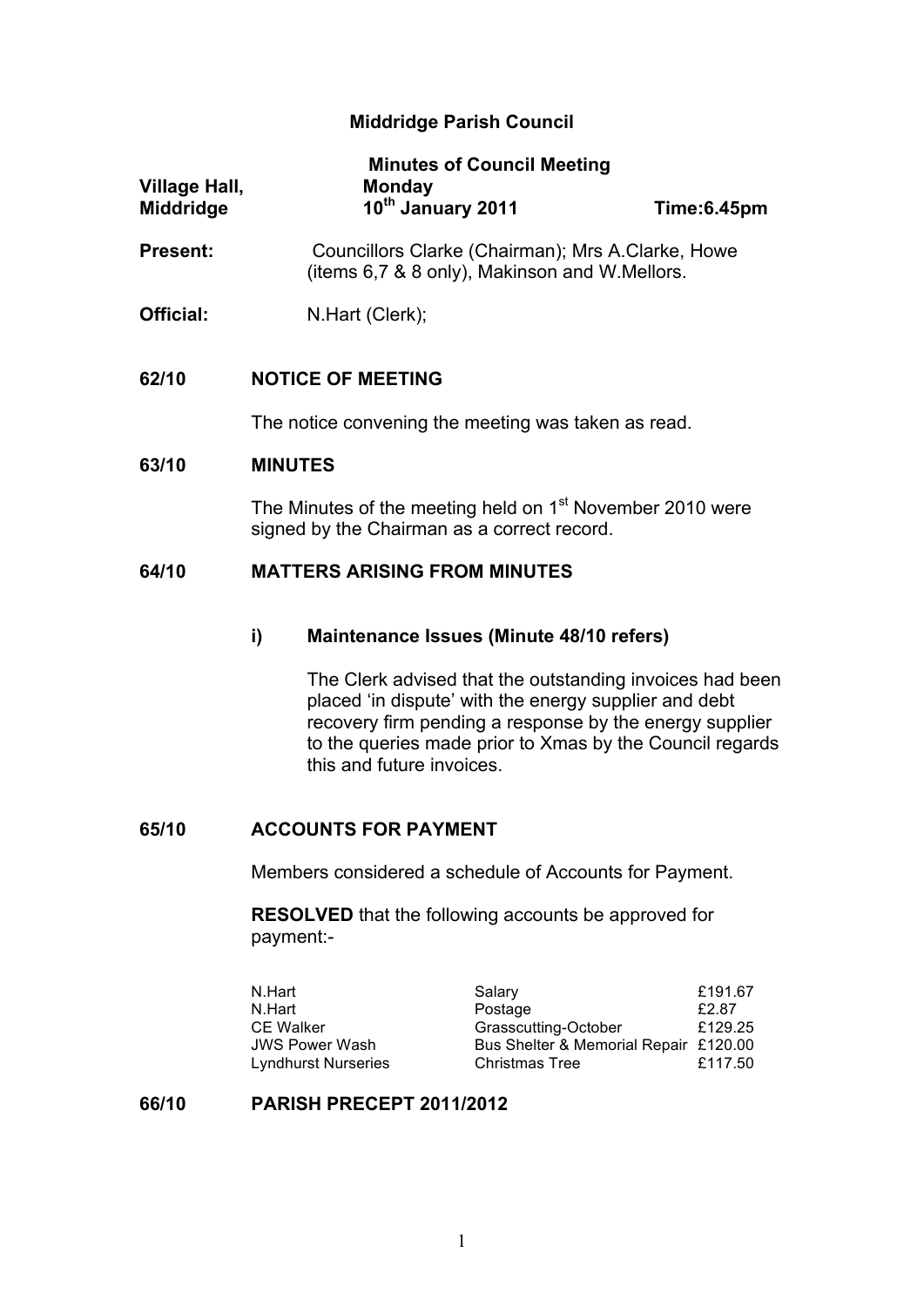Consideration was given to the Parish Precept for 2011/2012 based on the latest available financial information with regards to the Parish Council's accounts.

**RESOLVED** that the Parish Precept for 2011/2012 be set at £6,500.

(Cllr Howe wished it to be recorded that he opposed the proposed increase to the Parish Precept for 2011/2012).

## **67/10 EXCLUSION OF THE PRESS AND PUBLIC**

**RESOLVED** that the press and public be excluded from the meeting for the following item of business on the grounds that it involved the likely disclosure of exempt information as defined in Paragraphs 1,2 & 3 of Part 1 of Schedule 12A of the Local Government Act 1985.

## **68/10 GROUNDS MAINTENANCE & GENERAL REPAIRS**

i) Grounds Maintenance or General Repairs Issues

Consideration was given to the quotations received from contractors invited to submit quotations for the Parish Council's Grounds Maintenance Contract for 2011/12.

#### **RESOLVED** that:-

- 1. Subject to the receipt of the promised reference, the contract for the Council's Grounds Maintenance Contract FOR 2011/2012 be awarded to  $S$  F I
- 2. CEW be appointed as reserve.

#### **The meeting then continued in public session.**

Appreciation was extended to Cllrs Mr & Mrs Clarke, Cllr Makinson and his wife Libby, for their combined efforts in planting a large number of crocus bulbs within the Village that had been provided by GAMP.

ii) Parish Paths Partnership 2010/11& Public Footpath No 5 at Walkers Lane

Further to the consultation undertaken by DCC with adjacent landowners etc with regard to the proposed gate across public footpath No 5, near Middridge Farms, members noted the objection received from Traffic Headquarters at Durham Police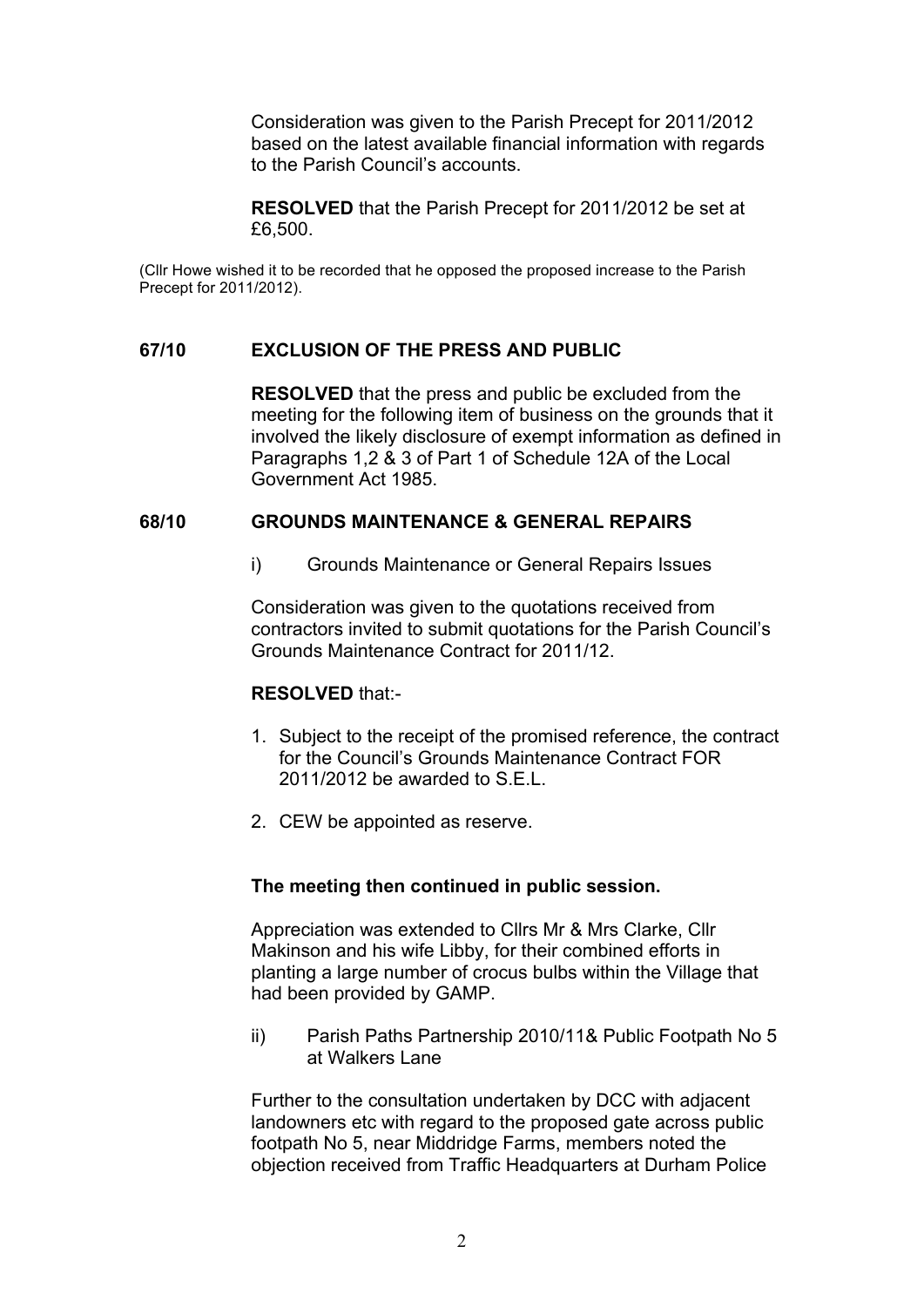on the grounds that they did not have sufficient evidence of antisocial behaviour in the area to suggest that the problem required the proposed solution. PC Stasiak intended to meet with Insp. Straughier from Durham Constabulary next week to discuss the situation further and provide evidence of problems experienced in the area; and it was hoped that this would alleviate any grounds for objection.

With regard to the funding options in respect of the material costs, it was suggested that this could be funded from either Cllr Bowman's Area Budget; or via DCC Parish Paths Funding for 2011/12. The estimated cost was likely to be in the region of £250. It was suggested that Cllrs Mrs Clarke approach Cllr Mrs Bowman regarding funding availability; and that the Clerk similarly enquire via DCC Access & Rights of Way Officer.

No design details had as yet been obtained for the proposed gate. Confirmation of approval of the design by DCC was likely to be a requirement of any funding provided and it was suggested that this be again taken up with the DCC Access & Rights of Way Officer. Cllr Mr & Mrs Clarke indicated that they would seek to obtain photographic evidence of the intended design for further consideration.

**RESOLVED** that the possible funding sources be explored, along with suggested designs for the gate, and the matter be discussed further at the next meeting.

(iii) Millennium Hedge

It was suggested that representatives from the East Durham Groundwork Trust be contacted regarding advice they could provide regards necessary maintenance of the hedge.

**RESOLVED** that the Clerk be requested to contact the East Durham Groundwork Trust to ascertain whether they would be willing to inspect and carry out maintenance of the hedge.

#### **69/10 PROPOSED DISPOSAL OF ALLOTMENTS BY DURHAM COUNTY COUNCIL, MIDDRIDGE**

The Clerk advised that despite earlier assurances that a decision was imminent, no further progress had been received from Joanne MacLean from DCC Estates Division, although an update had been promised prior to Xmas. It was noted that allotment holders were scheduled to pay their rent for their plots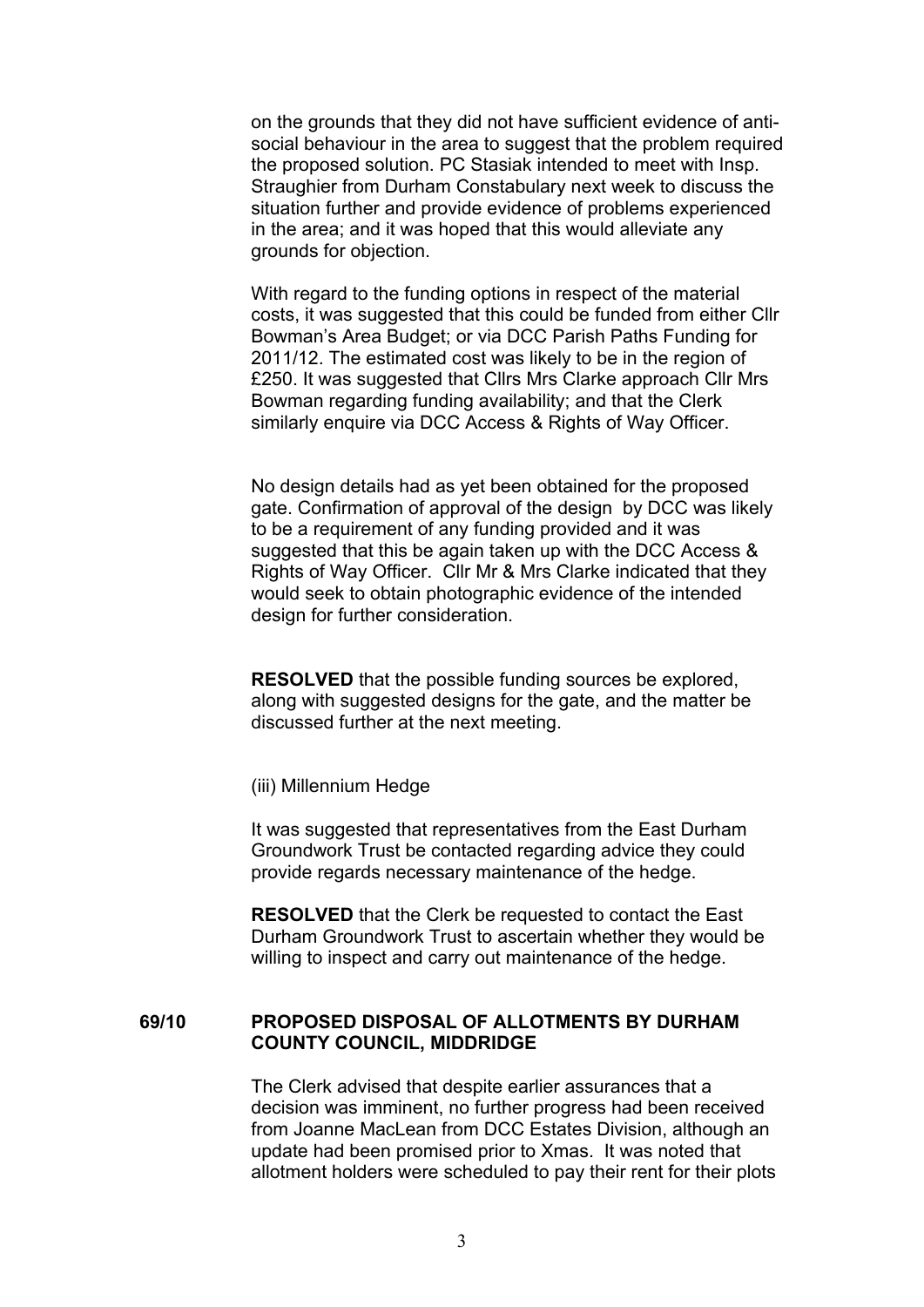to DCC in April 2011 for the year ahead, and therefore, if arrangements were to change, it would be advantageous for the change to occur before the new rents were issued/paid.

**RESOLVED** that the report be noted and an update be urgently requested from DCC.

(Councillor Makinson declared a personal, non-prejudicial interest in respect of the above item as a result of being a current allotment holder.)

## **70/10 PLANNING APPLICATIONS**

The Clerk advised that no planning applications for the Parish had been received.

**RESOLVED** that the report be noted.

# **71/10 CHILDRENS' PLAY AREA**

Consideration was given to the Clerk's monthly inspection report regarding the condition of the play area and equipment.

It was noted that due to the bad weather, it had been impossible to carry out the routine inspection in January 2011.

**RESOLVED** that the report be noted.

## **72/10 C35 NEWTON AYCLIFFE TO SHILDON ROAD-TRAFFIC CALMING**

It was noted that PC Stasiak had been unable to attend the earlier PACT meeting to discuss concerns regarding traffic speed through the village. However, he had indicated that he would be willing to carry out some traffic monitoring surveys in the future and would be prepared to share the results of these with Dawn Clark, who had registered the latest concerns regarding traffic speed in the village. It was suggested that the Clerk provide Dawn with PC Stasiak's contact details so that she could be kept informed of the outcome of the planned traffic surveys.

**RESOLVED** that the contact details be provided.

# **73/10 REQUEST FOR ADDITIONAL SALT BIN**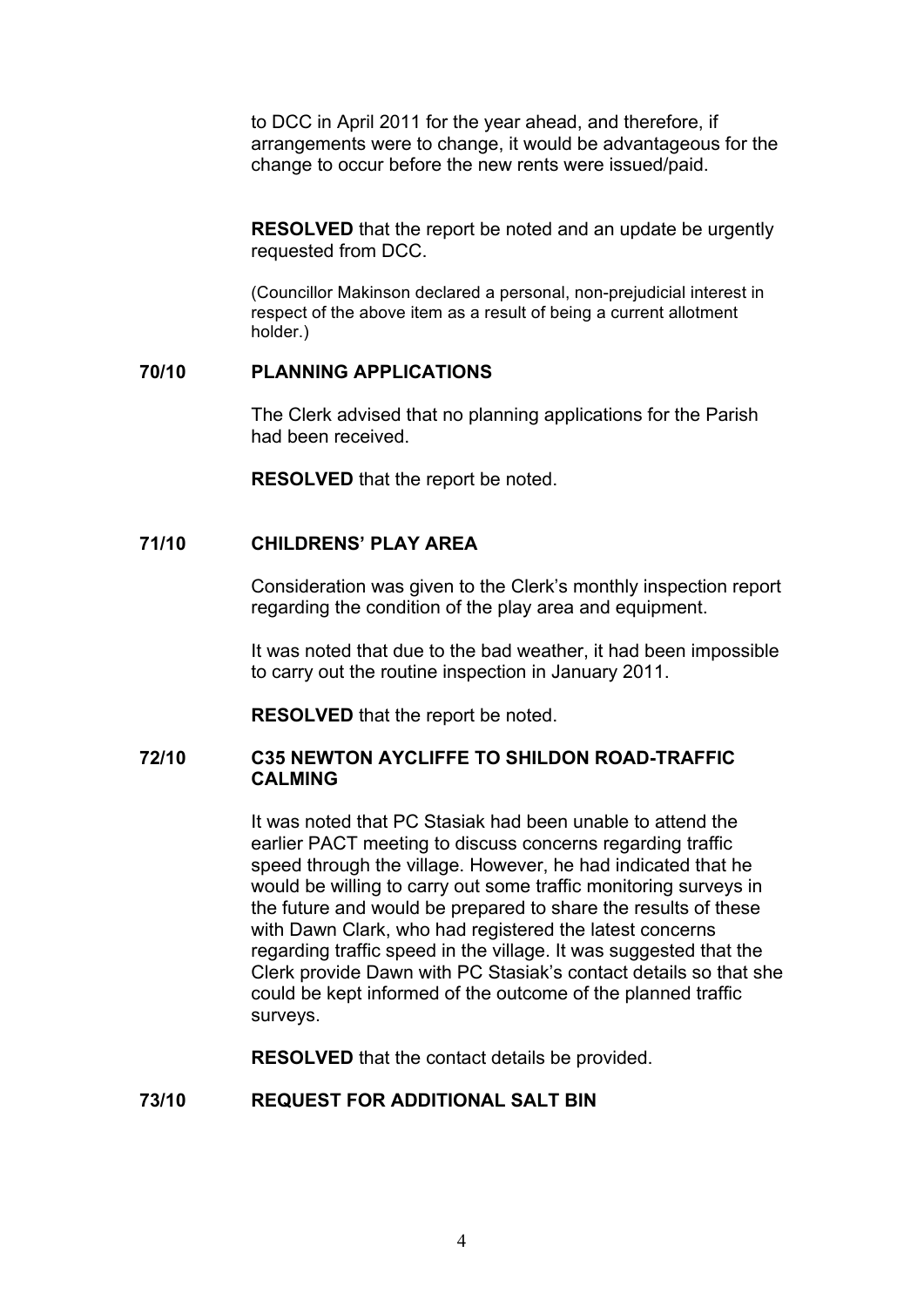Consideration was given to a request received from residents of The Meadows, Charles Row and The Meadows Edge for a salt bin to be provided by DCC in their area.

It was proposed that the Clerk submit an appropriate application to DCC and advise members of progress accordingly.

**RESOLVED** that an application for a further salt bin, to be located in the area of The Meadows, Charles Row and The Meadows Edge, be submitted to DCC.

## **74/10 GENERAL CORRESPONDENCE**

The following correspondence was noted :-

(i) Durham County Council-Service Delegation Scheme.

## **75/10 G.A.T.C./MIDDRIDGE AREA ACTION PARTNERSHIP FEEDBACK**

Councillor Mrs Clarke advised that the last meeting of the GAMP Board had been cancelled due to bad weather. The next meeting would be held on  $25<sup>th</sup>$  January 2011 when the three future priorities for GAMP would be confirmed.

**RESOLVED** that the report be noted.

### **76/10 ANY OTHER BUSINESS**

(i) Application for Financial Assistance

The Clerk advised of an application for financial assistance received from the Great North Air Ambulance Service.

**RESOLVED** that a donation of £25 be made towards the Great North Air Ambulance Service fundraising efforts.

(ii) Paddock/Allotments

Cllr Mrs Clarke referred to the potential to secure Big Lottery funding from the Limestone Landscapes Partnership for the above area who were working with many different partners – local groups, landowners and interested parties to conserve the landscape, wildlife and rich heritage of the Magnesian Limestone, which could be found within this area of the parish. It was suggested Cllr Mrs Clarke seek to obtain further details regarding eligibility as funding/advice may be available that would assist the Council in its future plans for this area.